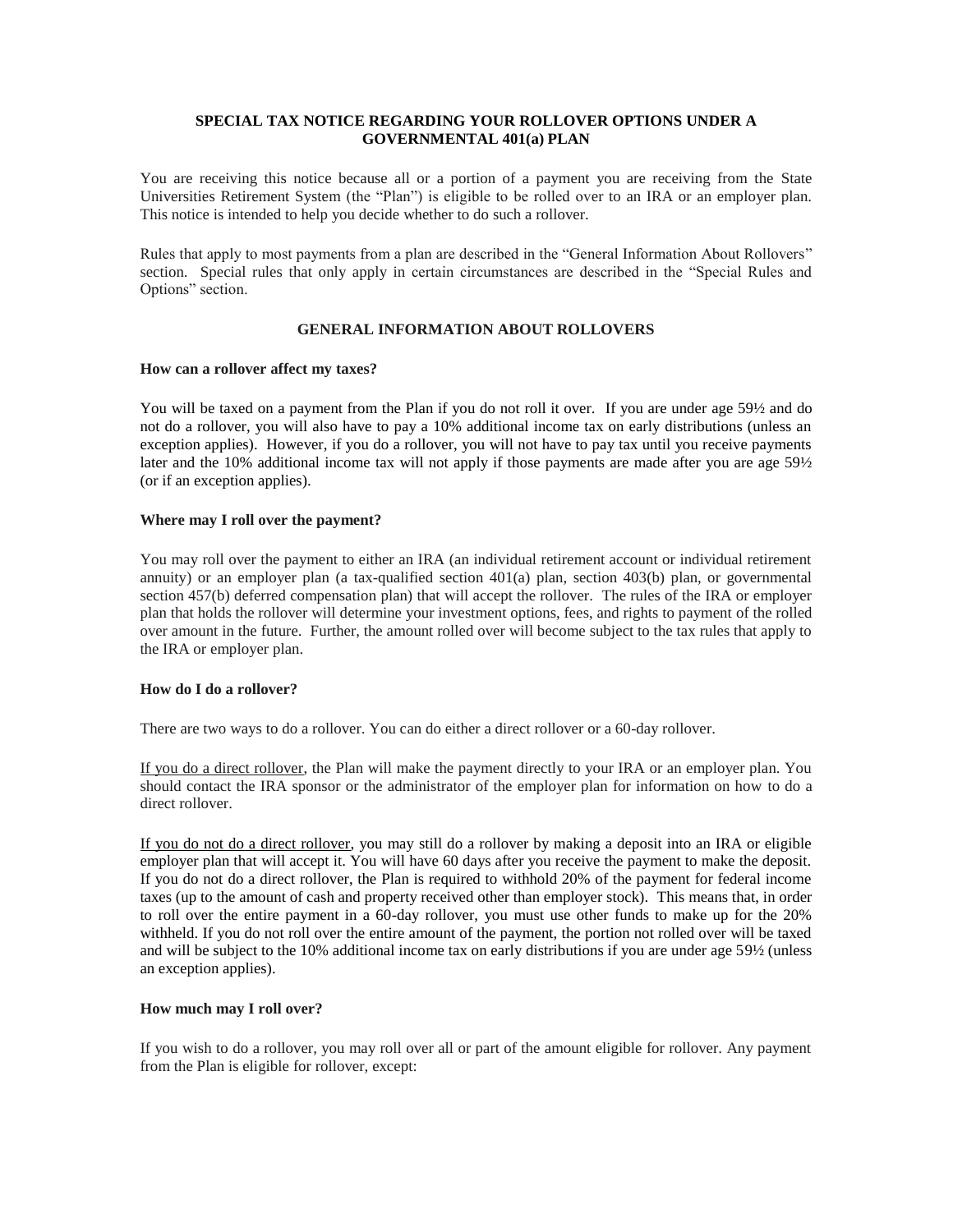- Certain payments spread over a period of at least 10 years or over your life or life expectancy (or the lives or joint life expectancy of you and your beneficiary) (This means that your lifetime monthly benefits are not eligible for rollover.)
- Required minimum distributions after age 70½ ; (or after death)
- Corrective distributions of contributions that exceed tax law limitations

The Plan administrator or the payor can tell you what portion of a payment is eligible for rollover.

If any portion of your payment is taxable but cannot be rolled over, the mandatory withholding rules described above do not apply. In this case, you may elect not to have withholding apply to that portion. If you do nothing, an amount will be taken out of this portion of your payment for federal income tax withholding. To elect out of withholding, ask the Plan administrator for the election form and related information.

### **If I don't do a rollover, will I have to pay the 10% additional income tax on early distributions?**

If you are under age 59½ , you will have to pay the 10% additional income tax on early distributions for any payment from the Plan (including amounts withheld for income tax) that you do not roll over, unless one of the exceptions listed below applies. This tax is in addition to the regular income tax on the payment not rolled over.

The 10% additional income tax does not apply to the following payments from the Plan:

- Payments made after you separate from service if you will be at least age 55 in the year of the separation
- Payments that start after you separate from service if paid at least annually in equal or close to equal amounts over your life or life expectancy (or the lives or joint life expectancy of you and your beneficiary)
- Payments from a governmental defined benefit pension plan made after you separate from service if you are a public safety employee and you are at least age 50 in the year of the separation
- Payments made due to disability
- Payments after your death
- Corrective distributions of contributions that exceed tax law limitations
- Payments made directly to the government to satisfy a federal tax levy
- Payments made under a qualified Illinois domestic relations order (QILDRO)
- Payments up to the amount of your deductible medical expenses

### **If I do a rollover to an IRA, will the 10% additional income tax apply to early distributions from the IRA?**

If you receive a payment from an IRA when you are under age 59½, you will have to pay the 10% additional income tax on early distributions from the IRA, unless an exception applies. In general, the exceptions to the 10% additional income tax for early distributions from an IRA are the same as the exceptions listed above for early distributions from a plan. However, there are a few differences for payments from an IRA, including:

- There is no exception for payments after separation from service that are made after age 55.
- The exception for qualified Illinois domestic relations orders (QILDROs) does not apply (although a special rule applies under which, as part of a divorce or separation agreement, a tax-free transfer may be made directly to an IRA of a spouse or former spouse).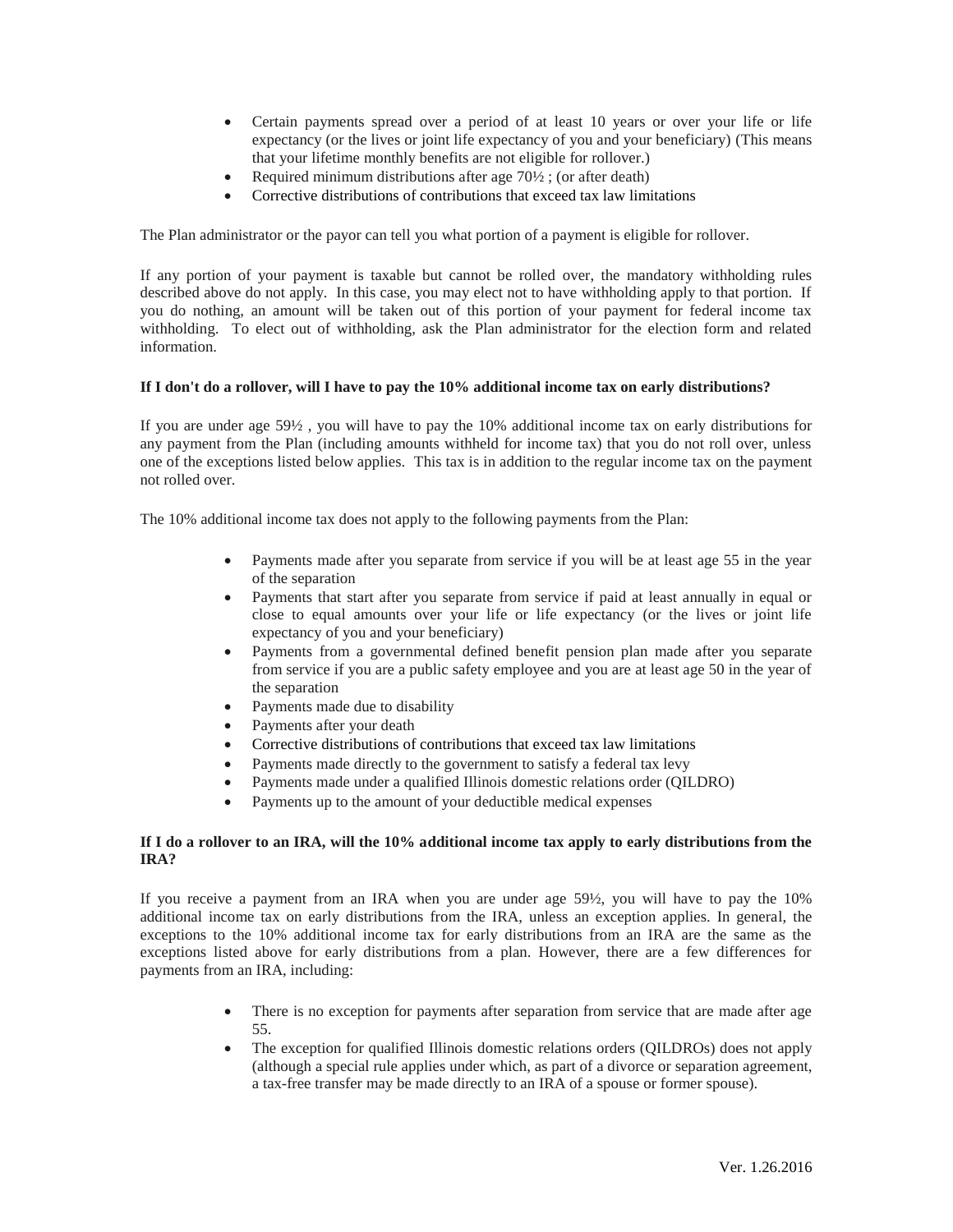- The exception for payments made at least annually in equal or close to equal amounts over a specified period applies without regard to whether you have had a separation from service.
- There are additional exceptions for (1) payments for qualified higher education expenses, (2) payments up to \$10,000 used in a qualified first-time home purchase, and (3) payments for health insurance premiums after you have received unemployment compensation for 12 consecutive weeks (or would have been eligible to receive unemployment compensation but for self-employed status).

#### **Will I owe State income taxes?**

This notice does not describe any State or local income tax rules (including withholding rules).

# **SPECIAL RULES AND OPTIONS**

#### **If your payment includes after-tax contributions**

After-tax contributions included in a payment are not taxed. If a payment is only part of your benefit, an allocable portion of your after-tax contributions is included in the payment, so you cannot take a payment of only after-tax contributions. However, if you have pre-1987 after-tax contributions maintained in a separate account, a special rule may apply to determine whether the after-tax contributions are included in a payment. In addition, special rules apply when you do a rollover, as described below.

You may roll over to an IRA a payment that includes after-tax contributions through either a direct rollover or a 60-day rollover. You must keep track of the aggregate amount of the after-tax contributions in all of your IRAs (in order to determine your taxable income for later payments from the IRAs). If you do a direct rollover of only a portion of the amount paid from the Plan and at the same time the rest is paid to you, the portion directly rolled over consists first of the amount that would be taxable if not rolled over.

For example, assume you are receiving a distribution of \$12,000, of which \$2,000 is after-tax contributions. In this case, if you directly roll over \$10,000 to an IRA that is not a Roth IRA, no amount is taxable because the \$2,000 amount not directly rolled over is treated as being after-tax contributions. If you do a direct rollover of the entire amount paid from the Plan to two or more destinations at the same time, you can choose which destination receives the after-tax contributions.

If you do a 60-day rollover to an IRA of only a portion of a payment made to you, the after-tax contributions are treated as rolled over last. For example, assume you are receiving a distribution of \$12,000, of which \$2,000 is after-tax contributions, and no part of the distribution is directly rolled over. In this case, if you roll over \$10,000 to an IRA that is not a Roth IRA in a 60-day rollover, no amount is taxable because the \$2,000 amount not rolled over is treated as being after-tax contributions.

You may roll over to an employer plan all of a payment that includes after-tax contributions, but only through a direct rollover (and only if the receiving plan separately accounts for after-tax contributions and is not a governmental section 457(b) plan). You can do a 60-day rollover to an employer plan of part of a payment that includes after-tax contributions, but only up to the amount of the payment that would be taxable if not rolled over.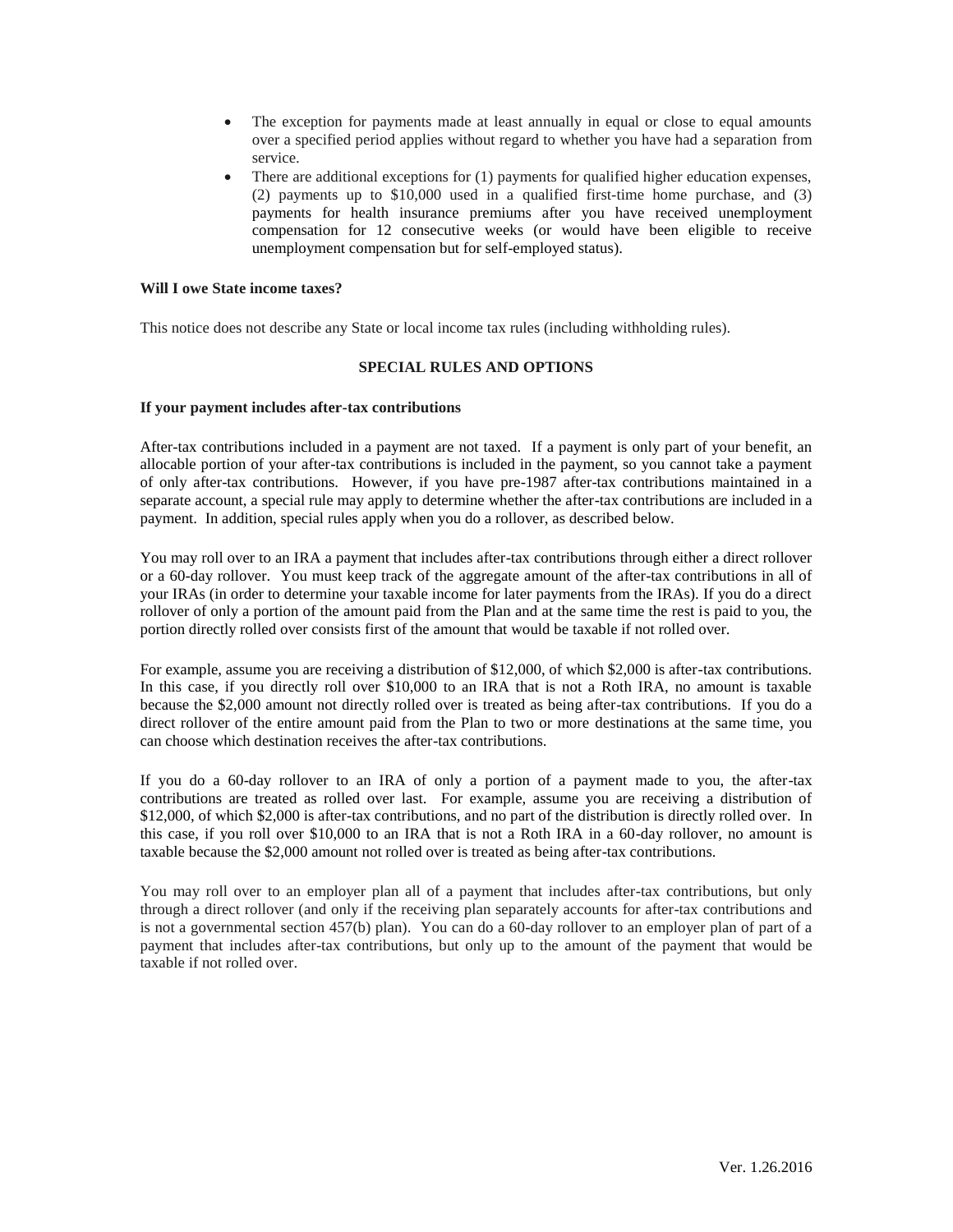#### **If you miss the 60-day rollover deadline**

Generally, the 60-day rollover deadline cannot be extended. However, the IRS has the limited authority to waive the deadline under certain extraordinary circumstances, such as when external events prevented you from completing the rollover by the 60-day rollover deadline. To apply for a waiver, you must file a private letter ruling request with the IRS. Private letter ruling requests require the payment of a nonrefundable user fee. For more information, see IRS Publication 590, Individual Retirement Arrangements (IRAs).

#### **If you were born on or before January 1, 1936**

If you were born on or before January 1, 1936 and receive a lump sum distribution that you do not roll over, special rules for calculating the amount of the tax on the payment might apply to you. For more information, see IRS Publication 575, Pension and Annuity Income.

### **If you roll over your payment to a Roth IRA**

If you roll over a payment from the Plan to a Roth IRA, a special rule applies under which the amount of the payment rolled over (reduced by any after-tax amounts) will be taxed. However, the 10% additional income tax on early distributions will not apply (unless you take the amount rolled over out of the Roth IRA within 5 years, counting from January 1 of the year of the rollover).

If you roll over the payment to a Roth IRA, later payments from the Roth IRA that are qualified distributions will not be taxed (including earnings after the rollover). A qualified distribution from a Roth IRA is a payment made after you are age 59½ (or after your death or disability, or as a qualified first-time homebuyer distribution of up to \$10,000) and after you have had a Roth IRA for at least 5 years. In applying this 5-year rule, you count from January 1 of the year for which your first contribution was made to a Roth IRA. Payments from the Roth IRA that are not qualified distributions will be taxed to the extent of earnings after the rollover, including the 10% additional income tax on early distributions (unless an exception applies). You do not have to take required minimum distributions from a Roth IRA during your lifetime.

For more information, see IRS Publication 590, Individual Retirement Arrangements (IRAs). You should consult your tax advisor if you are interested in rolling over your distribution to a Roth IRA.

#### **If you do a rollover to a designated Roth account in the Plan**

You cannot roll over a distribution to a designated Roth account in another employer's plan. However, you can roll the distribution over into a designated Roth account in the distributing Plan. If you roll over a payment from the Plan to a designated Roth account in the Plan, the amount of the payment rolled over (reduced by any after-tax amounts directly rolled over) will be taxed. However, the 10% additional tax on early distributions will not apply (unless you take the amount rolled over out of the designated Roth account within the 5-year period that begins on January 1 of the year of the rollover).

If you roll over the payment to a designated Roth account in the Plan, later payments from the designated Roth account that are qualified distributions will not be taxed (including earnings after the rollover). A qualified distribution from a designated Roth account is a payment made both after you are age 59½ (or after your death or disability) and after you have had a designated Roth account in the Plan for at least 5 years. In applying this 5-year rule, you count from January 1 of the year your first contribution was made to the designated Roth account. However, if you made a direct rollover to a designated Roth account in the Plan from a designated Roth account in a plan of another employer, the 5-year period begins on January 1 of the year you made the first contribution to the designated Roth account in the Plan or, if earlier, to the designated Roth account in the plan of the other employer. Payments from the designated Roth account that are not qualified distributions will be taxed to the extent of earnings after the rollover, including the 10% additional income tax on early distributions (unless an exception applies).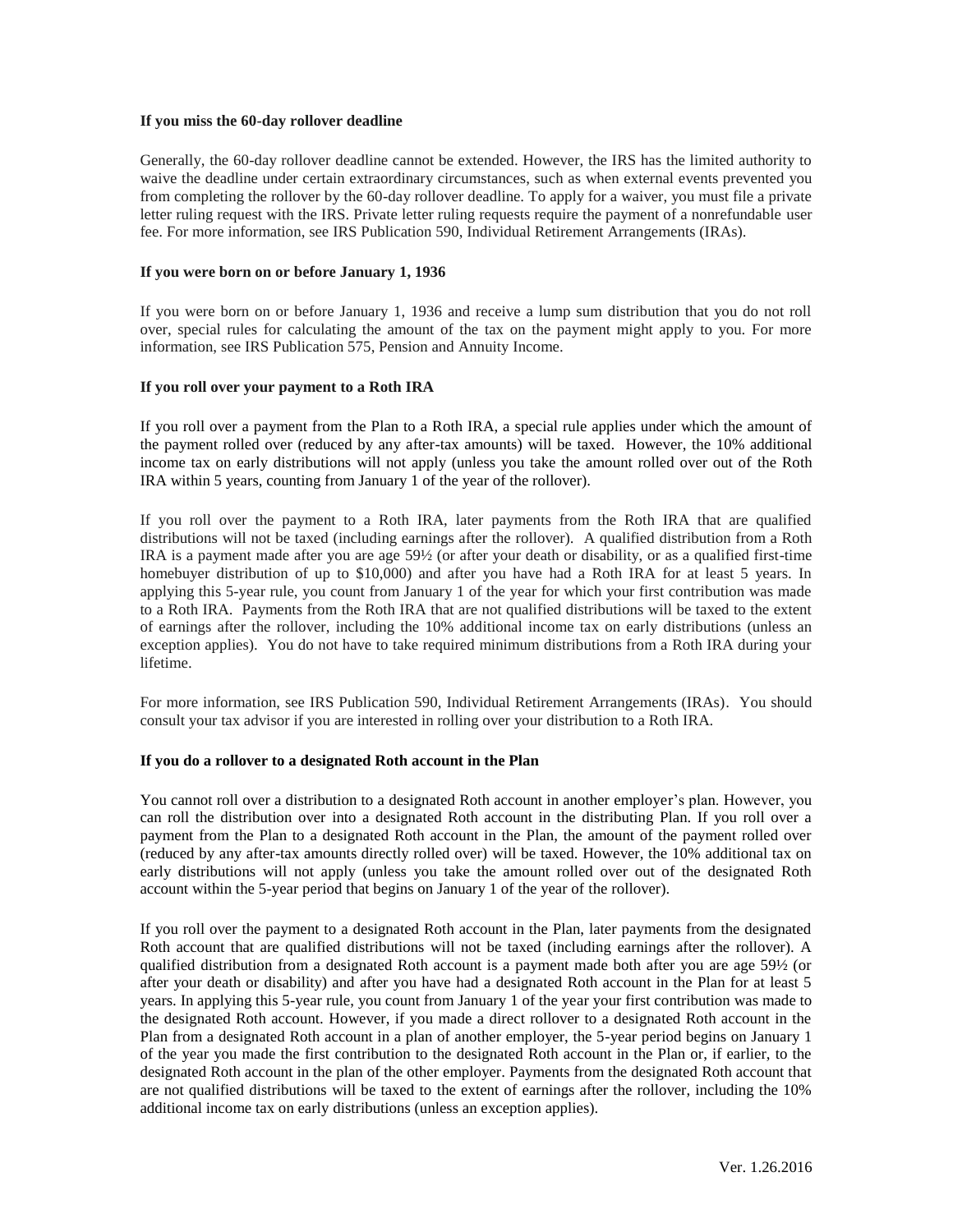## **If you are an eligible retired public safety officer and your pension payment is used to pay for health coverage or qualified long-term care insurance**

If you retired as a public safety officer and your retirement was by reason of disability or was after normal retirement age, you can exclude from your taxable income plan payments paid directly as premiums to an accident or health plan (or a qualified long-term care insurance contract) that your employer maintains for you, your spouse, or your dependents, up to a maximum of \$3,000 annually. For this purpose, a public safety officer is a law enforcement officer, firefighter, chaplain, or member of a rescue squad or ambulance crew.

## **If you are not a plan member**

Payments after death of the member. If you receive a distribution after the member's death that you do not roll over, the distribution will generally be taxed in the same manner described elsewhere in this notice. However, the 10% additional income tax on early distributions and the special rules for public safety officers do not apply, and the special rule described under the section "If you were born on or before January 1, 1936" applies only if the member was born on or before January 1, 1936.

**If you are a surviving spouse.** If you receive a payment from the Plan as the surviving spouse of a deceased member, you have the same rollover options that the member would have had, as described elsewhere in this notice. In addition, if you choose to do a rollover to an IRA, you may treat the IRA as your own or as an inherited IRA.

An IRA you treat as your own is treated like any other IRA of yours, so that payments made to you before you are age 59½ will be subject to the 10% additional income tax on early distributions (unless an exception applies) and required minimum distributions from your IRA do not have to start until after you are age 70½ .

If you treat the IRA as an inherited IRA, payments from the IRA will not be subject to the 10% additional income tax on early distributions. However, if the member had started taking required minimum distributions, you will have to receive required minimum distributions from the inherited IRA. If the member had not started taking required minimum distributions from the Plan, you will not have to start receiving required minimum distributions from the inherited IRA until the year the member would have been age 70½.

**If you are a surviving beneficiary other than a spouse.** Effective July 1, 2010, if you receive a payment from the Plan because of the member's death and you are a designated beneficiary other than a surviving spouse, the only rollover option you have is to do a direct rollover to an inherited IRA. Payments from the inherited IRA will not be subject to the 10% additional income tax on early distributions. You will have to receive required minimum distributions from the inherited IRA.

Payments under a qualified Illinois domestic relations order. If you are the spouse or former spouse of the member who receives a payment from the Plan under a qualified Illinois domestic relations order (QILDRO), you generally have the same options the member would have (for example, you may roll over the payment to your own IRA or an eligible employer plan that will accept it). If you are an alternate payee other than the spouse or former spouse of the member, you generally have the same options as a surviving beneficiary other than the spouse, so that the only rollover option you have is to do a direct rollover to an inherited IRA. Payments under the QILDRO will not be subject to the 10% additional income tax on early distributions.

#### **If you are a nonresident alien**

If you are a nonresident alien and you do not do a direct rollover to a U.S. IRA or U.S. employer plan, instead of withholding 20%, the Plan is generally required to withhold 30% of the payment for federal